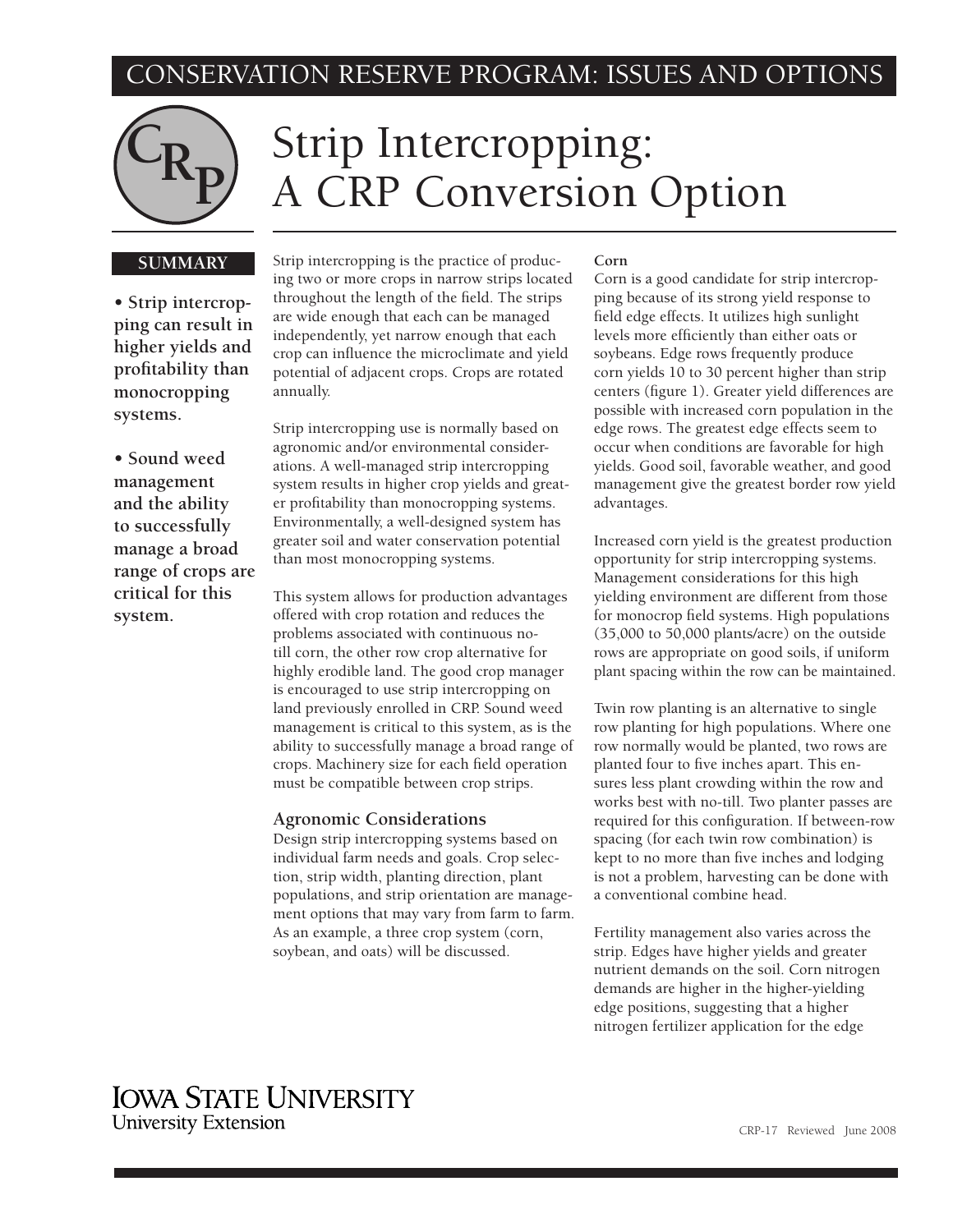rows is appropriate. However, the optimum rates have yet to be determined; a 10 to 20 percent increase in nitrogen fertilizer application in this position is suggested.

#### **Small grains**

In various trials, small grain yields also increased on strip edges, as compared with strip center positions. This increase, however, was not as dramatic as that observed for corn (figure 2). Because oats are typically planted one month or more before corn and soybeans (the adjacent crop strips in this example), less competition exists for edge plants than for plants in the strip center position. By the time corn and soybeans have advanced enough to compete with the small grain, the small grain requires less water, nutrients, and sunlight. As the small grain approaches maturity, the taller corn plants serve as a wind shelter, reducing small grain lodging. The reduced wind flow also can slow small grain drying, particularly if it is windrowed prior to harvest.

#### **Soybeans**

Soybean yield in the row adjacent to the corn strip is typically reduced 5 to 10 percent, as compared with yield in the strip center

(figure 3). Growing only corn and soybeans in the strip system results in two soybean rows with yield reductions in each strip. In a three crop system, soybean yield increases with distance from the corn strip, with the highest yield occurring next to the oat strip (for strips that are no wider than six rows). Yield increases are attributed to a wind shelter effect from the taller corn plants. For wider strips, yield increases are not expected beyond the sixth or eighth row from the corn edge. Under drought conditions, water stress occurs next to the oat strip, resulting in lower soybean yields in this position than in the strip center. However, higher soybean yields are produced next to the corn strip, which serves as a shelter that reduces transpiration demands on the soybean plants. Generally, soybean yields in the three crop strip system are similar to or slightly lower than those observed in monocropped fields.

#### **Weed control**

Weed control is of utmost importance in strip intercropping systems. Herbicide programs are suitable for this system if susceptible crops do not receive drift, and if carryover is not a problem. Application precision is more

**Figure 1. Effect of corn row position (for a six-row strip) on corn yield, expressed as a percent of yields typically observed with monocrop corn management. The number on top of each column indicates the range of yields (compared with monocropped yields) observed at each position.**

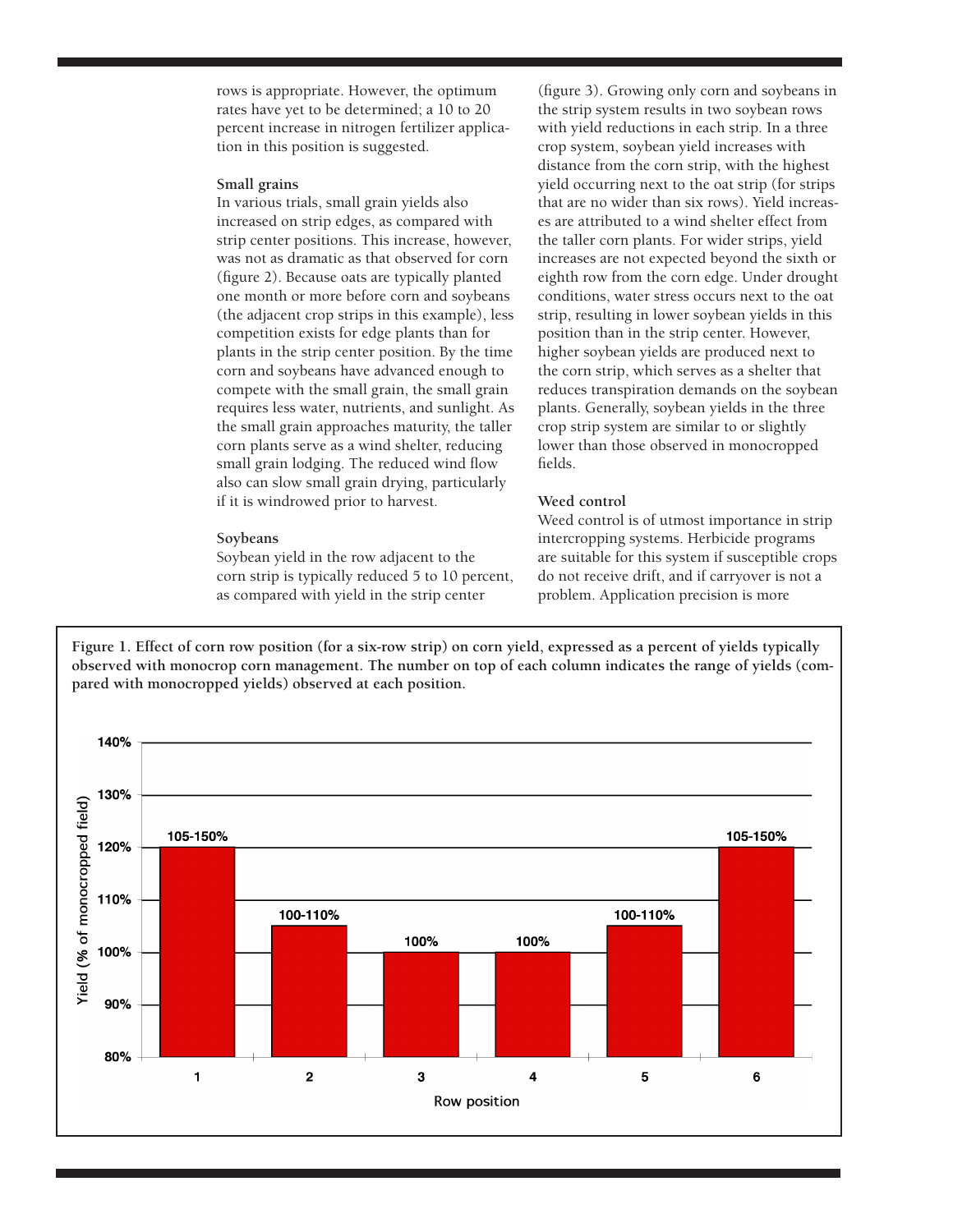

**Figure 3. Effect of soybean row position (for a six-row strip) on yield, expressed as a percent of yields observed in monocropped soybean fields. The number on top of each column indicates the range of yields typically observed at each position. Row 1 is next to corn. Row 6 is next to oats.**



**Figure 2. Effect of position in an oat strip (for a 15-foot-wide strip) on yield, expressed as a percent of yields observed in monocropped oat fields. The number on top of each column indicates the range of yields typically observed at each position. Position 1 is next to corn. Position 6 is next to soybeans.**